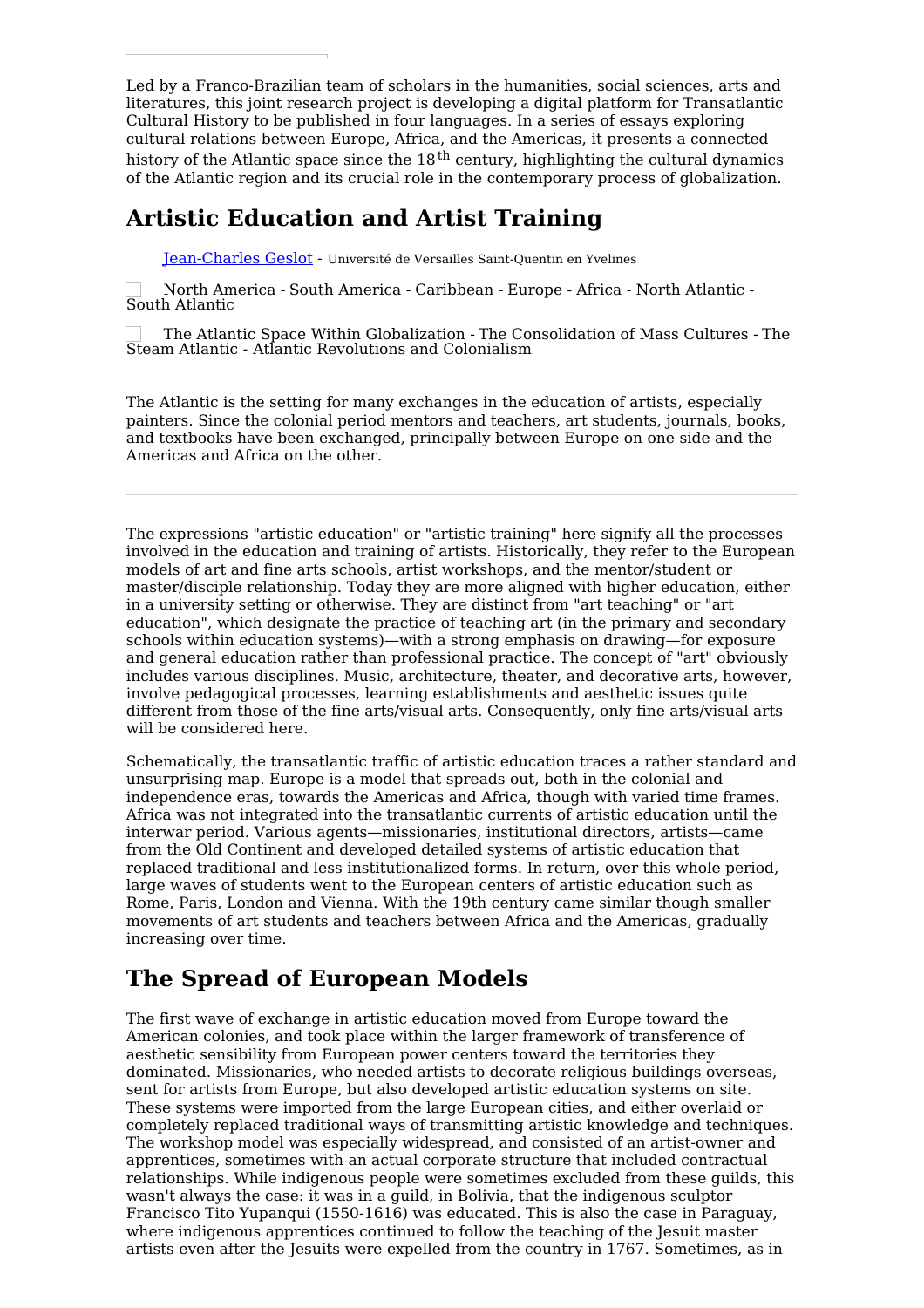Mexico, indigenous former apprentices subsequently opened their own workshops and took on apprentices, following the same European model. In Venezuela, young Creoles and Afro-Americans benefitted from this workshop system, which was also found in Cuba, Guatemala, Ecuador, Nicaragua...

This workshop model, however, quickly met competition from another European system: teaching featuring a master/student rather than an employer/apprentice relationship, either as part of a general educational program, or within specific art schools. The first courses of this type appeared in the 16th century—for example at the Colegio San Juan in Quito—but it is in the 18th and beginning of the 19th century that this model was developed. In this period, regional art schools proliferated in Peru, two monastic schools were founded in Ecuador, and Antonio Landaeta founded one in Venezuela at the end of the 18th century.

The art school model quickly leads to another key element of the European system of art education: the academy. In this matter, the geography of exchanges is determined by how this system was established in Europe. While Italy was the first to found academies, the Académie de Peinture et de Sculpture, founded in 1648 in Paris, and renamed Académie des Beaux-Arts after the Revolution, was the point of reference on the other side of the Atlantic, much more so than the Royal Academy of Arts created belatedly in London in 1768, and itself inspired by the continental models. In most of the Latin American states an *Escuela (nacional) de Bellas Artes* was created on the model of the École (nationale) des Beaux-Arts in Paris, and French artists were brought in to create or direct these establishments using the classical French academy pedagogical methods. The most well-known case of this was the "French Mission," which arrived in Rio de Janeiro in March, 1816. This group of French artists exiled to Brazil was put into the service of the king. One of them, [Jean-Baptiste](https://transatlantic-cultures.org/fr/catalog/viajantes-franceses-no-mundo-atlantico-do-seculo-xix-no-brasil-e-na-africa) Debret, became the director of the Academia Imperial de Belas Artes, founded in 1826. He was succeeded in that position by another Frenchman, Félix-Émile Taunay. In southern Haiti, the country's President Alexandre Pétion, in power from 1807 to 1818, sent to Bordeaux for the painter Gilbert Barincou, who established a school in Port-au-Prince. In Cuba, it was Jean-Baptiste Vermay, a student of David, who was the first director of the first school of Fine Arts in Havana, created in 1818. In Ecuador, the French painter Ernest Charton was the director and only professor at the Liceo de Pintura Miguel de Santiago, created in 1849. In Chile, from 1859 to 1871, the sculptor Auguste François directed the sculpture department (created in 1854) of the Escuela Nacional de Bellas Artes. When it wasn't French artists, it was artists educated in Paris that were given these positions. Manuel de Araújo Porto-Alegre was trained in Europe by French masters before directing the Academia Imperial de Belas Artes of Rio de Janeiro starting in 1854. This is also true of Alberto Urdaneta, (one of the fathers of Escuela Nacional de Bellas Artes de Bogotà founded in 1866), Pelegrin Clavé (director of the San Carlos Academy in Mexico), and Arturo López Rodezno (first director of the Escuela Nacional de Bellas Artes of Honduras in Tegucigalpa in 1940). Besides the men involved, the classic French academy principles were also dominant in a number of these institutions, like in the Bolivian Academy in San Pedro de Moxos, created in 1790, where the teaching of drawing is based on the principles of Charles Lebrun and his Méthode pour apprendre à dessiner les passions. Another academic French art text was also widely distributed in America: Histoire d'un dessinateur. Comment on apprend à dessiner, by Eugène Viollet-le-Duc.

Charles Le Brun, Méthode pour apprendre à dessiner les passions, Amsterdam, François van der Plaast, 1749

### Source : [Internet](https://archive.org/details/methodepourappre00lebr/page/n8) Archive

The principles taught—the dominant principles of French academism in the 18th and 19th centuries—are relatively simple. The basis of instruction was the mastery of drawing technique for all students, regardless of their future specialty—be it painting, sculpture or architecture. Each day students were trained in reproducing historical masterpieces or drawing live models. In learning drawing, mastery of shape is essential, with contour drawing, anatomy, and perspective to follow. Because it expresses passion, color is rejected in drawing, which is a product of reason. Otherwise, learning to paint or sculpt is not a goal of the lessons—practice is done outside the school or academy, in personal artist workshops (there is no workshops in the Paris École des Beaux-Arts until 1863). In addition to technical training, young artists received a more theoretical education, aimed at giving them a general knowledge of history and art history. This historicist approach correlates with ideas of reproduction and imitation: a good artist is inspired by masterpieces from the past. Museums were developed to furnish models: collections of paintings and statues, or, in the absence of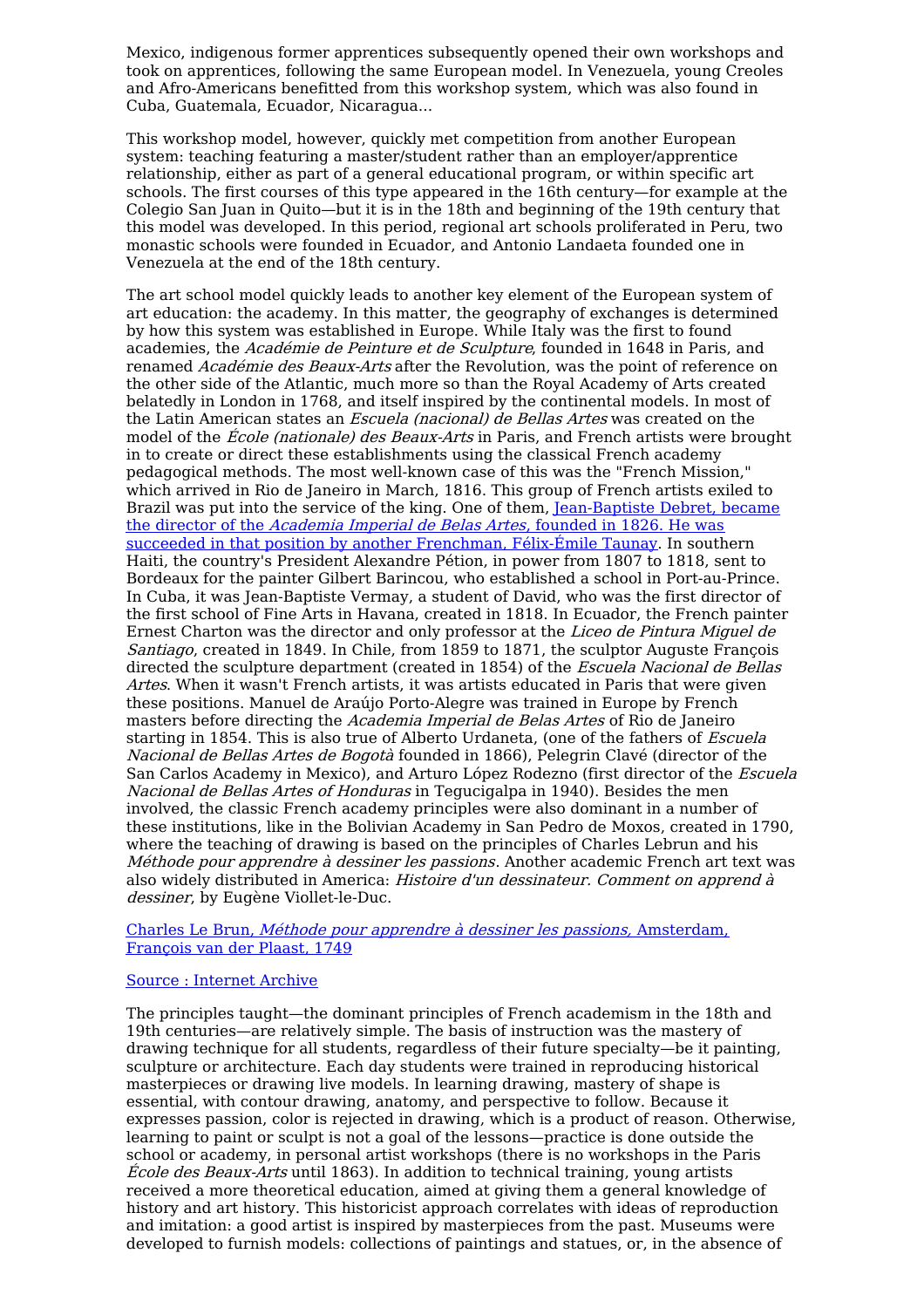originals, reproductions in the form of engravings (for paintings) and galleries of plaster castings (for sculptures). Some museums are created in connection with an academy, to give support for student apprenticeships. In Philadelphia, the Pennsylvania Academy of Fine Arts opened a school and museum at the same time. In Ottawa, the Royal Academy of Arts and the National Gallery of Canada are founded at the same time, in 1880. These museums immediately become full-fledged places of art instruction within the academic system, on the same level as schools.

Assembly of the Academy of London, [engraving](https://gallica.bnf.fr/ark:/12148/btv1b531286273) by Richard Earlom based on a painting by Johann Zoffany, 1883

#### [Source](https://gallica.bnf.fr/ark:/12148/btv1b531286273) : [Gallica](https://gallica.bnf.fr/ark:/12148/btv1b531286273)

While these founding principles of the French model were widespread across the Atlantic by the end of the 18th century, the impact of the English academic system in America was weakened by its relatively late arrival. The Thirteen Colonies declared their independence in 1776, less than ten years after the creation of the Royal Academy of Arts (1768). Moreover, the liberalism which permeated North American societies prevented the founding of a Louis XIV-style centralized model of artistic education—the same liberal ideal having contributed to delaying the creation in England of a system equivalent to that of France. Similarly hindered was the transfer of the specificities of the English school of painting, more oriented towards landscape and portraiture than towards the historical and mythological scenes dominating Parisian academicism. Artistic education was mostly achieved via self-teaching, individual lessons with masters, or travel to Europe. Some academies were created, through individual efforts, but it is not until the last decades of the 19th century that a true system of higher education in art is established.

Benjamin West is the incarnation of the atypical nature of the structure of the North American system. He was educated as a painter under John Valentine Haidt, a Moravian preacher, before leaving to study in Italy and make a career in London. The first American painter to gain international renown, he was one of the leaders in the creation of the Royal Academy of Arts, which he directed from 1792 to 1802. He also played a role in the founding of the British Academy, later to become the National Gallery. In London, he taught North American artists who, on returning to the United States, went on to found or direct establishments inspired by the London academy: Charles Willson Peale created the Pennsylvania Academy of Fine Arts (1805) in Philadelphia; from 1817 to 1835 John Trumbull directed the American Academy of Fine Arts in New York (created in 1802); and also in New York, in 1825, Samuel Morse was one of the founders of the National Academy of Design, which he directed until 1845. The issue of English influence has fostered some debate. The Columbanium Academy, founded in 1794, disappeared after just a few months, because of a conflict among its founders; some wished to reproduce the Royal Academy, carrying national status and overseen by the president of the United States, whereas others refused to acquiesce to a reasoning that they viewed as un-republican and un-liberal. In Haiti, the manager Henri Christophe didn't bother with these kinds of questions: he was one of the rare directors to call on an English artist, in this case Richard Evans, to create a painting and drawing academy, which he housed in his Sans Souci palace. The Royal Academy of Canada in Ottawa was founded on the same London-style model in 1880. But this London model was not exclusive in North America; the first university art school, the Yale School of Fine Arts, was founded in 1864 on the model of the *École des Beaux-Arts* in Paris. Its first director, the painter John Ferguson Weir, took over in 1869, having just completed a one-year tour of Europe that brought him all the way to Paris where his half-brother was studying at the time.

Along with the French and French-trained artists living in Latin America, and the North American artists educated in England, painters and sculptors from other European countries brought their know-how across the Atlantic during the entire 19th century, and beyond. José del Pozo came from Spain to create the Escuela de Dibujo in Peru in 1891. The Spanish painter Tomás Povedano was the first director of the Escuela Nacional de Bellas Artes in San Jose, Costa Rica (1897), and his fellow Spaniard, sculptor Manolo Pascual, was the first director of the institution of the same name in Santo Domingo, Dominican Republic (1942). Swiss painter Joseph Guth, established in Argentina, directed a drawing school in Buenos Aires in 1818. Chile took a more eclectic approach—its painting academy, founded in 1849 on the Parisian model (which can be found even in the architecture of the building that houses it), is successively directed by an Italian, Alessandro Cicarelli; a German, Ernst Kirchbach; and then another Italian, Giovanni Mochi, while the sculpture department was directed by the Frenchman Auguste François.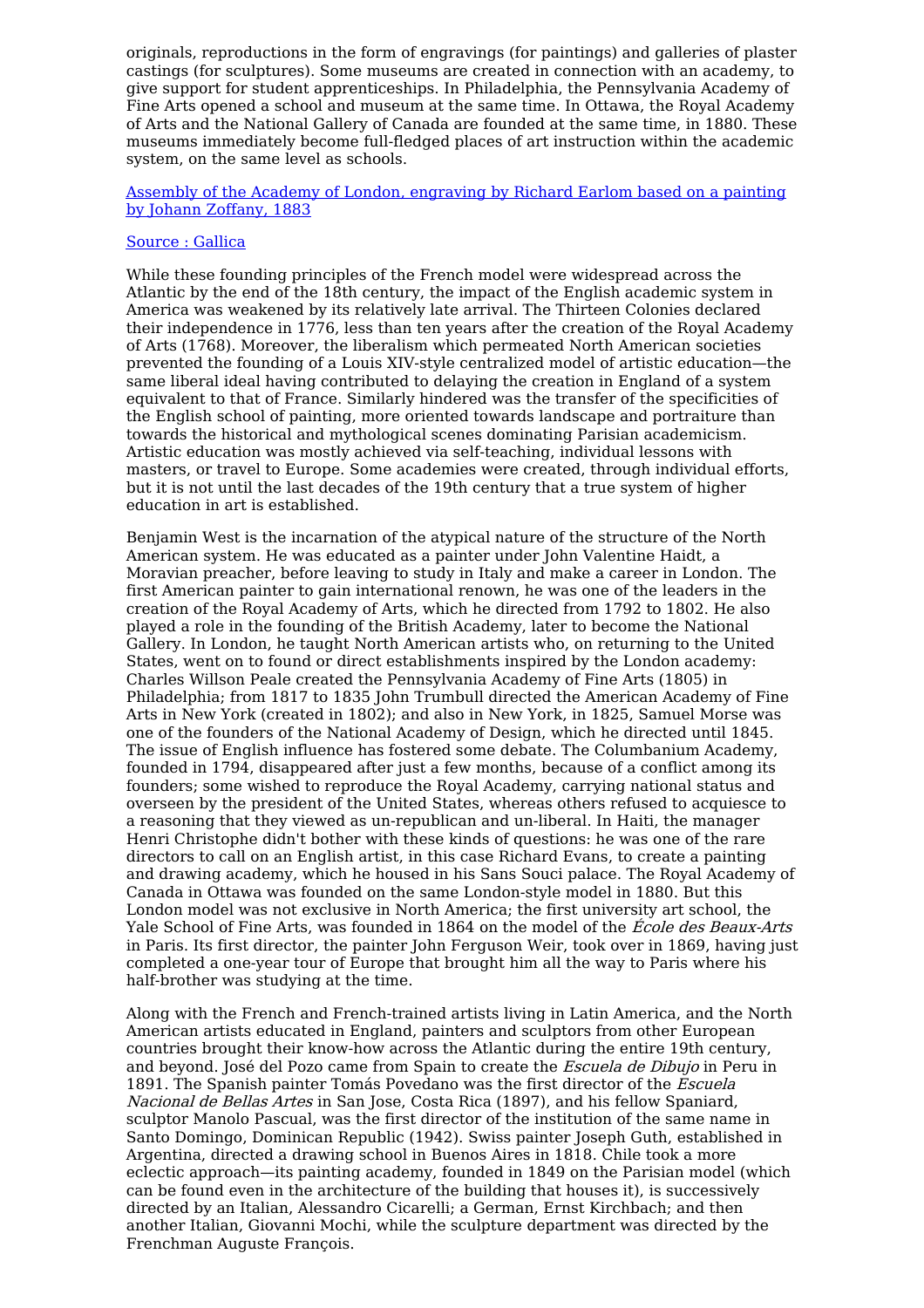

La Escuela de Bellas Artes, de Santiago du Chili, photograph, ca. 1910

Source : [Enterreno](https://s3-us-west-2.amazonaws.com/enterreno-production/moments/photos/000/002/761/original/2452.jpg) Chile

This circulation of the European academic model throughout the 19th century barely reaches the shores of the African continent, where the perceived need to develop artistic education, and thus the European influence over that education, arrive much later—well after the end of the dominance of artistic academism on the Old Continent. In Dakar in 1956 and Abidjan in 1962, the Écoles (nationales supérieures) des Beaux-Arts were created based on the French model. As pointed out by Pierre Gaudibert, almost all the artistic education establishments created in Africa imitated parallel European institutions. The education itself was also essentially based on Western art techniques. The teaching and reference models gave little space to African arts, whereas the pillars of academic pedagogy were repeated with an initial insistence on a rigorous and demanding mastery of the techniques of perspective and figure drawing acquired through imitative practice. As in America during the two preceding centuries, the organization of these establishments was due in part to local artists educated in Europe. The pioneer Aina Onabolu, one of the first African artists to have been educated in Europe (in this case in London and Paris), became, on his return to Nigeria in 1923, teacher of Visual Arts in the schools of Lagos. The Ivorian sculptor Christian Lattier studied and worked in France before teaching at the *École nationale supérieure* des Beaux-Arts in Abidjan, which was founded by, among others, Iba Ndiaye, himself educated in Paris. After interning in the tapestry factory in Aubusson, Papa Ibra Tall came back to Senegal in 1950 to take over directing the École nationale des Beaux-Arts in Dakar, and then the tapestry factory, with its school, in Thiès. Since these Europe-Africa circulations do not take place before the 20th century, they are associated less with the spread of the fine-arts-academy model, and more with European avant-garde movements of aesthetic and pedagogical reform.

## **Aesthetic Renewal and Pedagogical Revision**

European artistic movements breaking away from academism not only proposed new ways of conceiving and producing art, but they also called into question a foundational aspect of the relationship between artists and their practice: artistic education. Alongside the spread of principles promoted by the avant-gardes, therefore, was the dissemination of new pedagogical models, particularly in the period between the two world wars. This led to the creation of new kinds of establishments, again quite often run or influenced by artists coming from Europe. Already before the First World War, the first winds of opposition to academic teaching were felt, becoming more important during the 1920s and 30s on both sides of the Atlantic thanks to some exemplary artists, teachers, and establishments.

One of the first forms of opposition to the European academic model was in the national shift by American schools starting in the middle of the 19th century. The desire to dig into local artistic traditions led to a new way of teaching young artists, no longer called upon only to reproduce master works from the Old Continent, but also to find inspiration in landscapes, monuments and works in the countryside around them. This tendency was especially present in Brazil, where the director of the Academia Imperial de Belas Artes, Manuel de Araújo Porto-Alegre, promoted a more national art in the 1850s. In Canada, William Brymner, who became president of the Art Association of Montreal in 1886, made a concerted effort to get Canadian painters included in the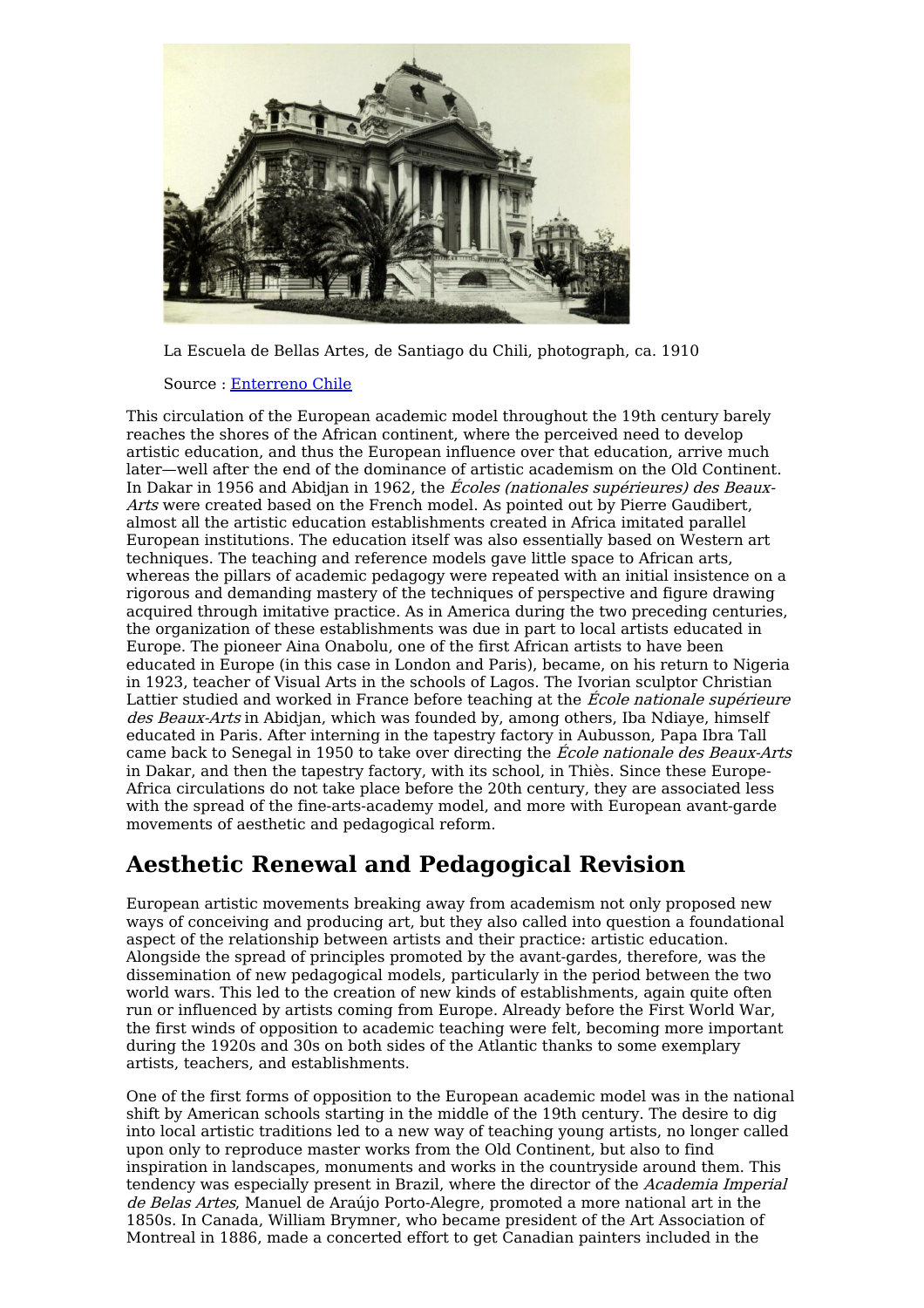collections of the Museum of Fine Arts. In the same vein, and in the same country and year, the Manuel de la nouvelle méthode nationale de dessin by Edmond-Maire Templé, professor at the Académie Catholique and the École Normale Jacques Cartier, encouraged up-and-coming artists to be inspired by Canadian, rather than European landscapes for their compositions.



Sketch exercises from maple leaves in E.M. Templé, Méthode nationale de dessin : guide du maître, Montréal, 1886, p. 9

### Source : [HathiTrust](https://babel.hathitrust.org/cgi/pt?id=aeu.ark:/13960/t6rx9vt3j&view=1up&seq=14)

In 1875, art students in New York created the Art Students League, designed to compete with the teaching of the National Academy of Design by recruiting teachers just arriving back from Europe, where they had learned the European avant-garde principles. The League's first president, the painter Lemuel Wilmarth, had himself studied in the academies of Munich and Paris. Robert Henri resorted to a more radical undermining; though trained at the Pennsylvania Academy of Arts beginning in 1886, and an eminent member of the academic institutions of the American Northeast (he was professor at the New York School of Art from 1900 to 1908 and a member of the National Academy of Design starting in 1906), he promoted freedom for artists, especially in the school he founded in 1908, after having discovered the European avant-gardes during his time at the **[Académie](https://transatlantic-cultures.org/en/catalog/academie-julian-the-french-artistic-model-from-a-transatlantic-perspective-1880-1920) Julian** in Paris. The Spaniard Fernando Álvarez de Sotomayor, who took over direction of the Escuela de Bellas Artes de Santiago de Chili in 1911, promulgated the impressionist aesthetic and started the formation of a group of young secessionist artists, "la Generación del Trece," that had its first exhibition in 1913. The opposition was amplified in the 1920s and brought about the closing of the *Escuela de Bellas Artes* that resulted from the controversies that erupted during the Salón Oficial of 1928.

The pedagogical dominance of academism also came to an end in Mexico in the 1920s, when a student strike at the *Escuela Nacional* led to the resignation of its director. Competing institutions were created—the Escuela de Pintura al Aire Libre and the Escuela de Talla directa y Escultura-both careful to break away from European influence and promote more local and popular art forms. In 1930 in Brazil, the architect Lúcio Costa, who had been trained in Newcastle and Montreux, took over as director of the *Escola Nacional de Belas Artes* where he also introduces the ideas of the European avant-gardes. The opposition arrived in Cuba as well, thanks especially to Eduardo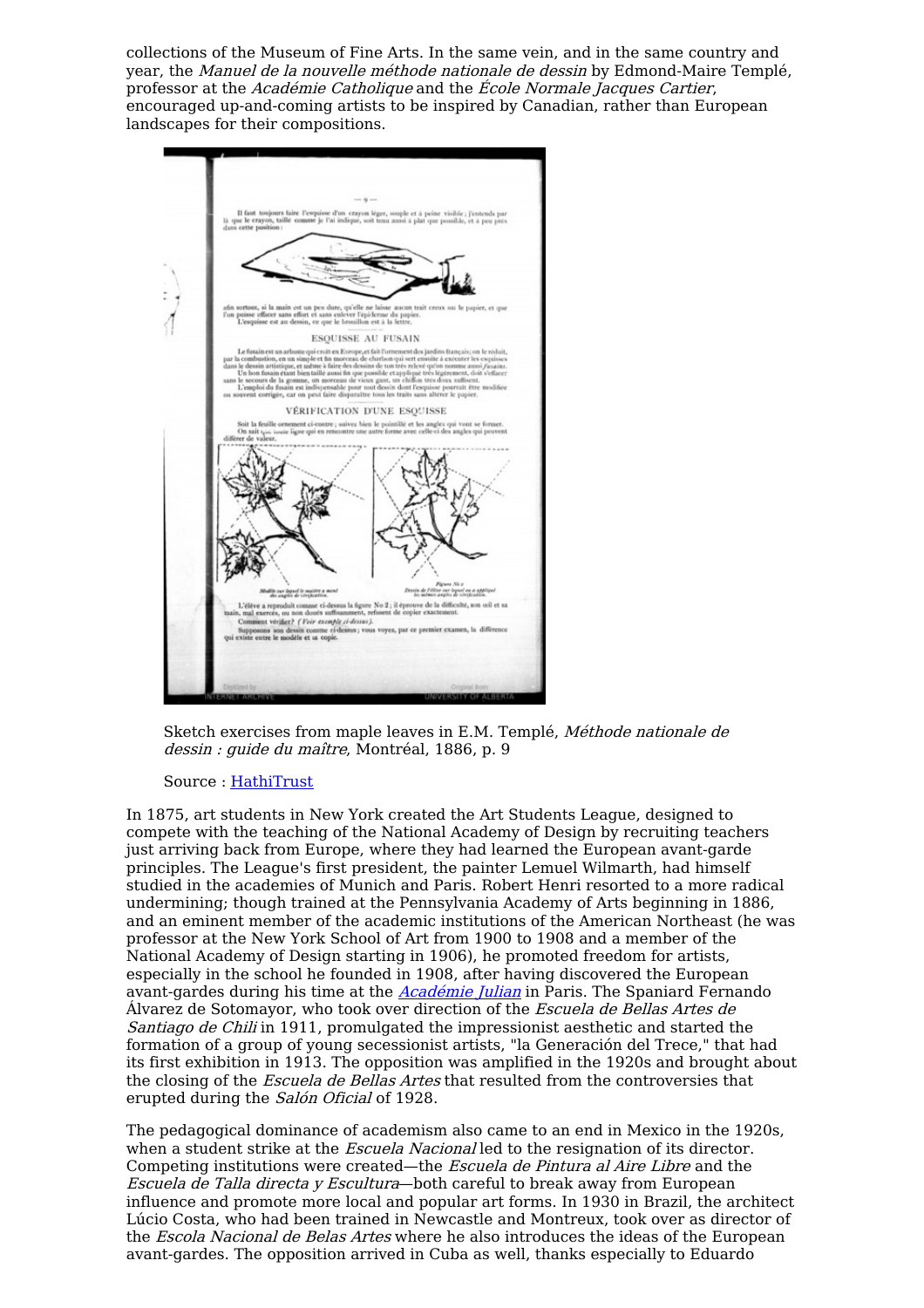Abela, trained in Spain and Paris in the 1920s, and one of the founders of the *Estudio* Libre de Pintura y Escultura, created to promote a national art and reject European influences. In the United States, an important role was played by the German painter Hans Hofmann. After fifteen years of training and working in Paris, and then fifteen years at the head of his *Schule für Moderne Kunst* in Munich, he was in Berkley in 1930 and 1931 before moving to New York, where he taught at the Art Students League (1932-33). He next created his own art school, the Hans Hofmann School of Fine Arts, which played a major role in spreading modern aesthetic theories in the 1930s and 40s. Active for 25 years, his school trained 4,000 students, some of whom became art professors themselves.

The 1930s also witnessed the spread of the principles and practitioners of the Bauhaus movement, after the Nazis closed the Berlin school in 1933. In that year, Josef Albers joined the brand-new Black Mountain College, which under his influence strongly emphasized the graphic arts. He stayed there until 1949 before joining the faculty at Yale from 1950 to 1960. There, he developed a new kind of teaching, far from the stilldominant principles of European academism. His influence is clear; his key work Interaction of Color (1963), is translated into eight languages and considered one of the main artistic teaching textbooks of its generation. Black Mountain College, furthermore, trained no fewer than 1,200 students during its twenty-four years of existence, following pedagogical principles also inspired by John Dewey.



Cover of Interaction of Color by Josef Albers, German Edition, 1970

Source : The Josef & Anni Albers [Foundation](https://albersfoundation.org/teaching/josef-albers/interaction-of-color/publications/#slide6)

Starting in the 1940s, these movements of opposition and pedagogical modernization also reached Africa in a wider context of intensifying nationalist and independence movements, which together call into question all forms of European dominance. African artists are partly responsible for this tendency. The Ghanaian artist Oku Ampofo is a typical example; it is paradoxically in European museums that he discovered African art, and once returned to Ghana in 1940, he tended toward African traditions and away from European influence. Often, however, these breakaway movements are transported to Africa by European "inspired godfathers" (Jean-Loup Amselle). Two very successful experiments were carried out in the Belgian Congo in the 1940s. In 1943, the Belgian missionary Marc Wallenda founded the École Saint-Luc in Gombe-Matadi, to train sculptors. Three years later in 1946, the French ex-sailor Pierre Romain-Desfossés opened the *Académie d'art populaire indigène*, soon nicknamed "The Hangar", for painting. Breaking from the practice of imitating masterpieces, the two men privileged spontaneity of expression, and developed a particular pedagogy that aimed to give students as few boundaries as possible, to allow them to express their talent, and especially their African sensitivities, which should not be adulterated by European elements. While breaking with the European academic tradition, these two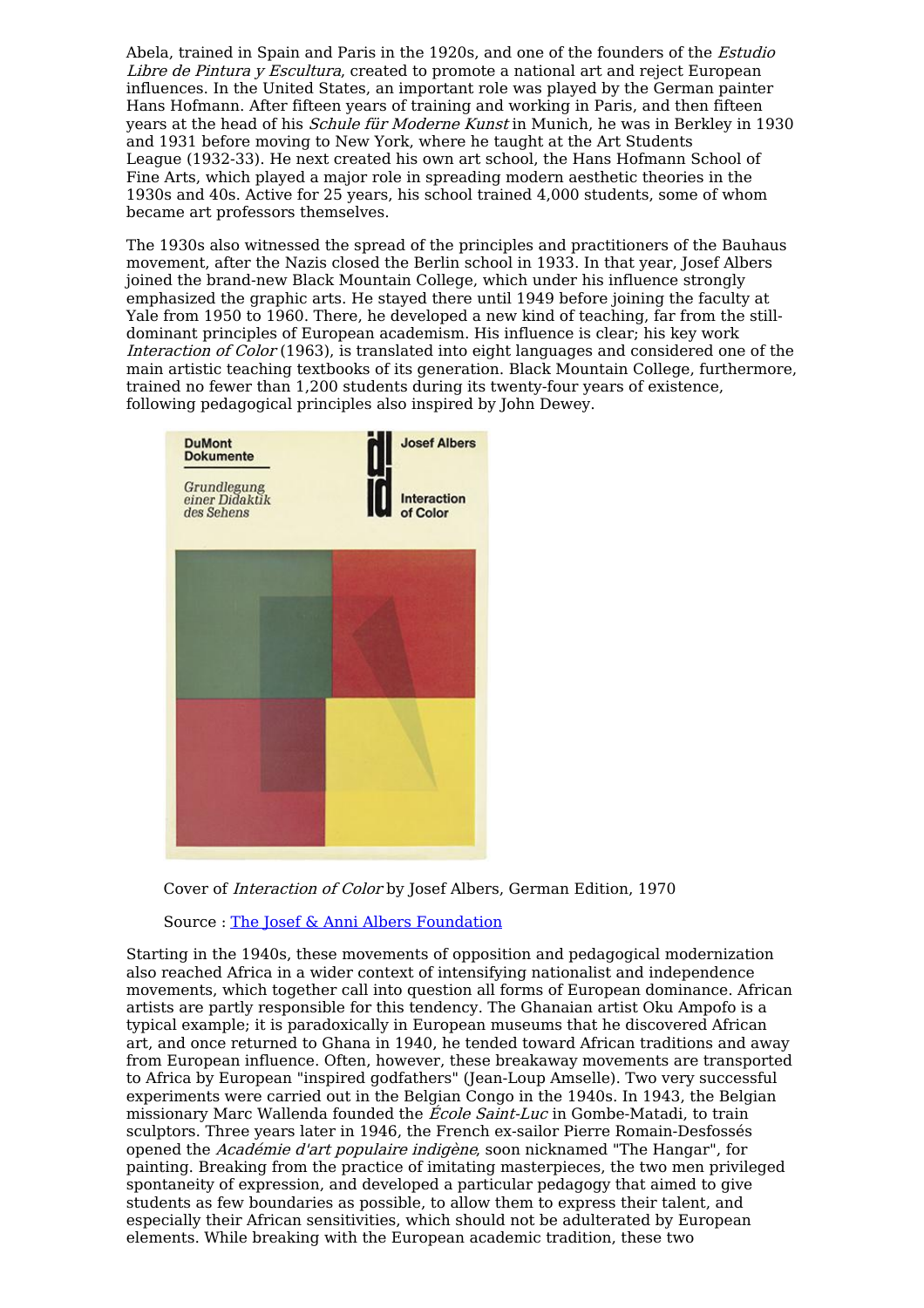establishments soon ironically became the two great academies of Zaïre: the first became the Académie des Beaux-Arts in 1957 and, after the death of its founder in 1954, the second was integrated into the Académie des Beaux-Arts et métiers d'art founded in Lubumbashi in 1951 by another Belgian, the painter Laurent Moonens. Also in 1951, another Belgian, Pierre Lods, founded the *École de Poto-Poto*, a painting studio in Brazzaville, in the neighboring French Congo, based on the same pedagogical principles. Similar undertakings involved the Belgian Brother Marc-Stanislas (Victor Arnold Wallenda) in Leopoldville, and the Austrian Ulli Beier in Oshogbo, Nigeria. Experiments of this kind were widespread in Africa in the middle of the century: private institutions breaking from the European academic tradition that was perpetrated by public schools more steeped in the colonial heritage. These more traditional academies could also be, however, the setting for opposition movements. The *École des Beaux-Arts* in Abidjan was distinguished in this way in the 1970s by the Vohou-Vohou movement, inspired especially by painter-teachers from other Atlantic coasts, such as the Martinican Serge Hélénon, trained at the École des Arts appliqués in Fort-de-France and the *École d'Arts décoratifs* in Nice, and founder of the Caribbean Negro School of painters.

## **Student Movements toward Europe—and back**

For three centuries, the Atlantic space was thus crisscrossed with artists leaving to direct artistic training institutions or to teach at them; they were vectors of aesthetic and pedagogical transference in the various regions of this space. The exchanges in this area were not limited to these actors, though. It is important to highlight the longstanding flow of students and artists-in-training. In the European colonies of America, the absence or rarity of teaching institutions, combined with the emergence of local elites, pushed many young people to begin or complete their artistic training in the large European cities. They were often encouraged to do so by their families, the authorities (who sometimes created scholarships), and by artists and educational institutions, when these were present. Similar forms of encouragement existed in Europe, especially starting in the 19th century; the idea was to go beyond the construct of the vagabond Bohemian artist and the pastoral avant-gardes in the decades from 1830 to 1870, and to promote the opening up of artists to other cultural worlds, other aesthetic universes and other sources of inspiration. Examples of these artists who left to be trained abroad are legion—some have already been mentioned above—and these travels are almost impossible to quantify. Some characteristics do, however, emerge.

The duration varies, but because of the cost of travel and the length of education, it was rarely less than several years. Among the North American painters of the 19th century, Robert Henri stayed three years in Europe, Thomas Eakins four (1866-1870), William Merritt Chase six (1872-1878). John Trumbull stayed nine years (1780-1789) and then returned to Europe from 1794 to 1801, and again from 1808 to 1816. Among South African painters from the 20th century who studied in London, Nerine Desmond stayed only one year at the Central School of Art (1938); Christo Coetzee took three years of coursework at the Slade School of Art (1951-1953); Gregoire Boonzaier attended the Heatherly School of Fine Art and the Central School of Art and Design for three years (1934-1937). The European stay often goes beyond the years of education. Some artists came back to their countries very late, like the painter Daniel Hernández, who left his native Peru in 1875 and only went back definitively in 1917 to become director of the Escuela Nacional de Bellas Artes in Lima. This is also true of Diego Rivera, who arrived in Madrid in 1907, moved to Paris in 1909 to pursue his apprenticeship, and only came back to Mexico definitively in 1921. Some students never came back to the country of their birth. This was the case—a rare case in the 18th century—of Benjamin West, who made his career in London. One century later, James Whistler split his career between London and Paris; at the end of the 20th century, the South African Ansel Krut, who graduated from the Royal College of Art in 1986, made his entire career in England. It is true that this phenomenon is much more common in Africa during the second half of the 20th century, where artists do not easily find the facilities (available and affordable material, dynamic art market) that Europe offers them.

Destinations also vary. During the entire period, Europe is the main center of attraction, and, within Europe, the artistic capitals are dominant: Rome, Paris, London, Vienna, Madrid... Young artists, however, do not always confine themselves to one country, one city, or one institution. Manuel Dias de Oliveira, one of the rare Brazilian artists from the colonial period to journey to Europe, studied in Lisbon, but also in the Accademia di San Luca in Rome. Eakins studied in the workshop of Jean-Léon Gérôme in Paris, but also spent six months in Spain studying Velázquez at the Prado. Merritt attended the Königliche Akademie in Munich, but also went to Venice for nine months in 1877. Long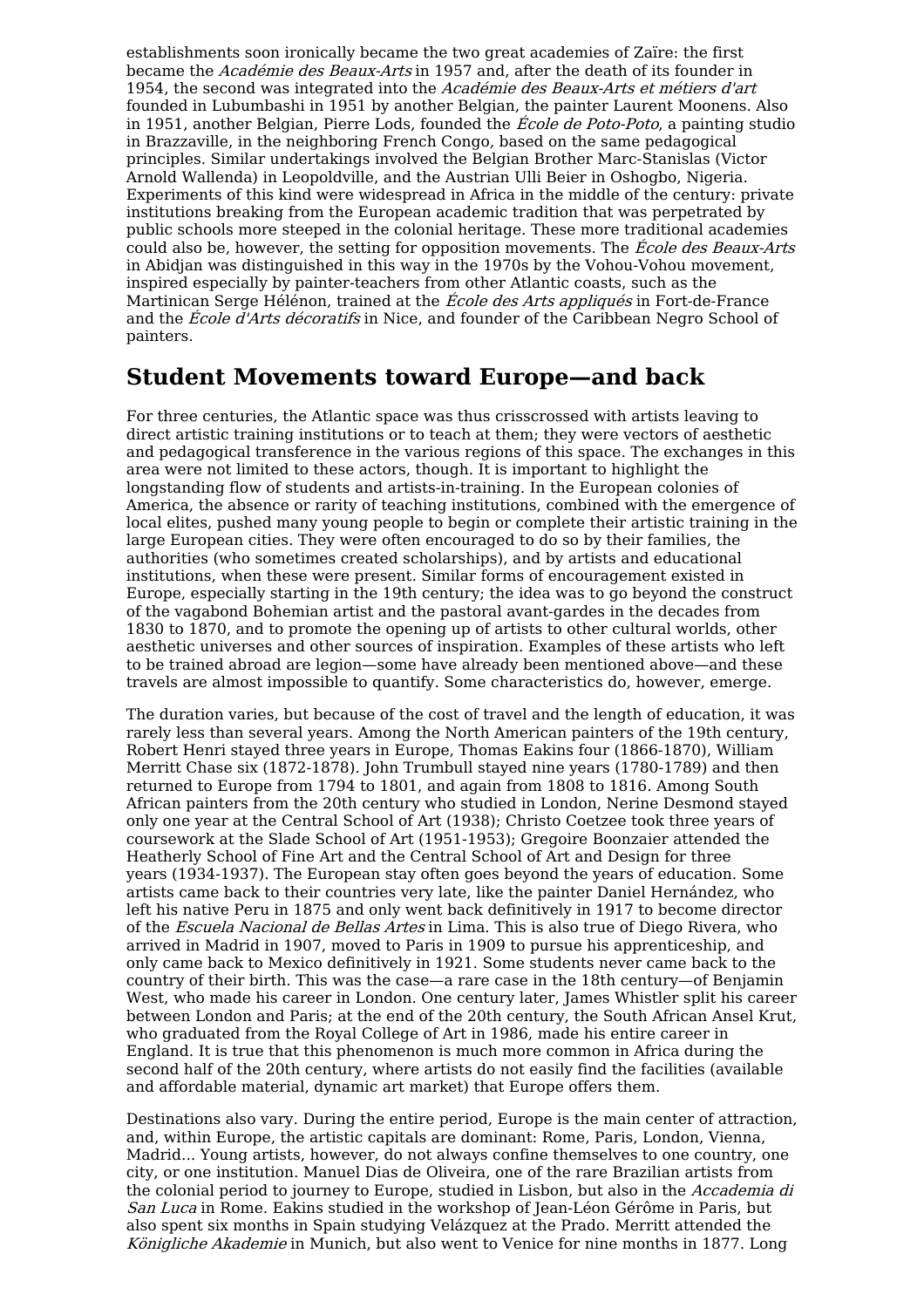stays in Europe allowed students to trace the traditional paths of artistic training and to reproduce the well-established image of the itinerant artist. While remaining the principal destination, the Old Continent was not the only one; increasingly, travels were to neighboring rather than to distant countries. The Honduran painter Francisco Pinto Rodezno was trained during the interwar period in Paris, but also in Havana. The African states, in the second half of the 20th century, tended to encourage intra-African circulation rather than travels to Europe and North America. Western European models also began to find competition from the United States, of course, but also from Socialist countries that began to create their own exchange networks for art students. Cuba became a privileged destination for (especially African) socialist states around the Atlantic, which favored training in fellow Communist-bloc states.

Progressively, the colonial heritage faded away, though it had never systematically determined the geography of these movements. Many Latin American artists preferred Rome and Paris to Madrid or Lisbon. The Mexican painters Julio Ruelas and Germán Gedovius travelled, for their part, to Germany. Nor did African artists from the 20th century systematically choose their (former) colonizing state in which to train. The Zairean sculptor Limbe M'Puanga Liyolo (born in 1943) chose to be trained in Austria (Graz and Vienna) over Belgium, whereas the Nigerian Ego Uche Okeke (1933) was trained in West Germany and the Malian Bouba Keita in Italy. While Europe remains the preferred destination, its exclusivity is decreasing, especially in the context of decolonization. A good example can be seen in the students from Trinidad and Tobago after the independence; while many chose England or continental Europe, there was an increase in movement toward Canada, the United States and Africa. In the 1990s, the Edna Madney School of Fine Art in Jamaica and the École Régionale des Arts Plastiques in Martinique also became sought-after destinations for Trinidadian students. Liberia one of the rare Atlantic states not to have a colonial past—sent eighteen art students overseas in 1971, and fifteen in 1972. Though there is no detailed account of their destinations, we know that of the 343 students that went overseas in 1972, 69% chose North America, 25% Europe and 5% another African state.

Authorities sometimes subsidized and encouraged these student travels. The brother presidents Carlos Antonio and Francisco Solano López (who ruled Paraguay in succession from 1844 to 1870), and Venezuelan president Antonio Guzmán Blanco (1870-1877) created scholarships to facilitate trips to Europe for artists-intraining. It was such a scholarship that allowed the Peruvian painter Daniel Hernández to leave for Rome and Paris in 1875. France instituted the Prix du Salon in 1874 (which gave preference to Rome as destination), followed by travel scholarships in 1881. In the same spirit, scholarships for travel to French West Africa were created in 1911 and extended to French East Africa in 1924, in order to allow young French artists to become familiar with African art, and to spread the principles of European artistic education to Africa. Some scholarship recipients would later become art professors in the colonies. The painter Laurent Moonens, professor of drawing at Molenbeek, received an analogous scholarship financed by the Belgian Colonial Ministry. The British Council, created in 1934, granted scholarships to art students in the Commonwealth wishing to study in the United Kingdom. Nigeria launched an "urgent program for teacher training" in 1968 and created study scholarships of which 10% were reserved for cultural and creative activities. More than one hundred students took advantage of the scholarship in two years. In Togo in the mid-1970s, a similar system granted scholarships to the three or four best students in art. Apart from scholarships, other mechanisms help facilitate art student travel abroad. The Department of International Cooperation of the Argentine Ministry of Culture and Education administers residences in Spain (Nuestra Señora de Luján) and in Paris (la Fondation de l'Argentine) which offer two hundred placements.

These circulations created a tradition of welcoming all foreign students into European organizations and turning very few away. Parisian establishments were among the most sought-after. The *École nationale des Arts décoratifs* welcomed up to thirty foreign students per year before World War I, and another twenty during the 1920s. The economic crisis of the 1930s caused a re-examination of these students, and it was considered unfair that they were not obliged to take an entrance exam; because of this, their tuition was doubled in 1939. The tradition of hosting these students persisted, however, and 15-20% of the *École*'s students were foreign in the 1980s, with two-fifths coming from African countries. The École nationale supérieure des Beaux-Arts de Paris (ENSBA) has the same tradition; 17% of new enrollments in 1889 are not French and the Fernand Cormon workshop hosted between 20 and 25% foreign students in the first quarter of the 20th century. In the 1980s, the proportion is the same: 12% come from the Americas and a little less than 10% from Africa (half are European). The development of contractual exchange programs at the end of the 20th century, such as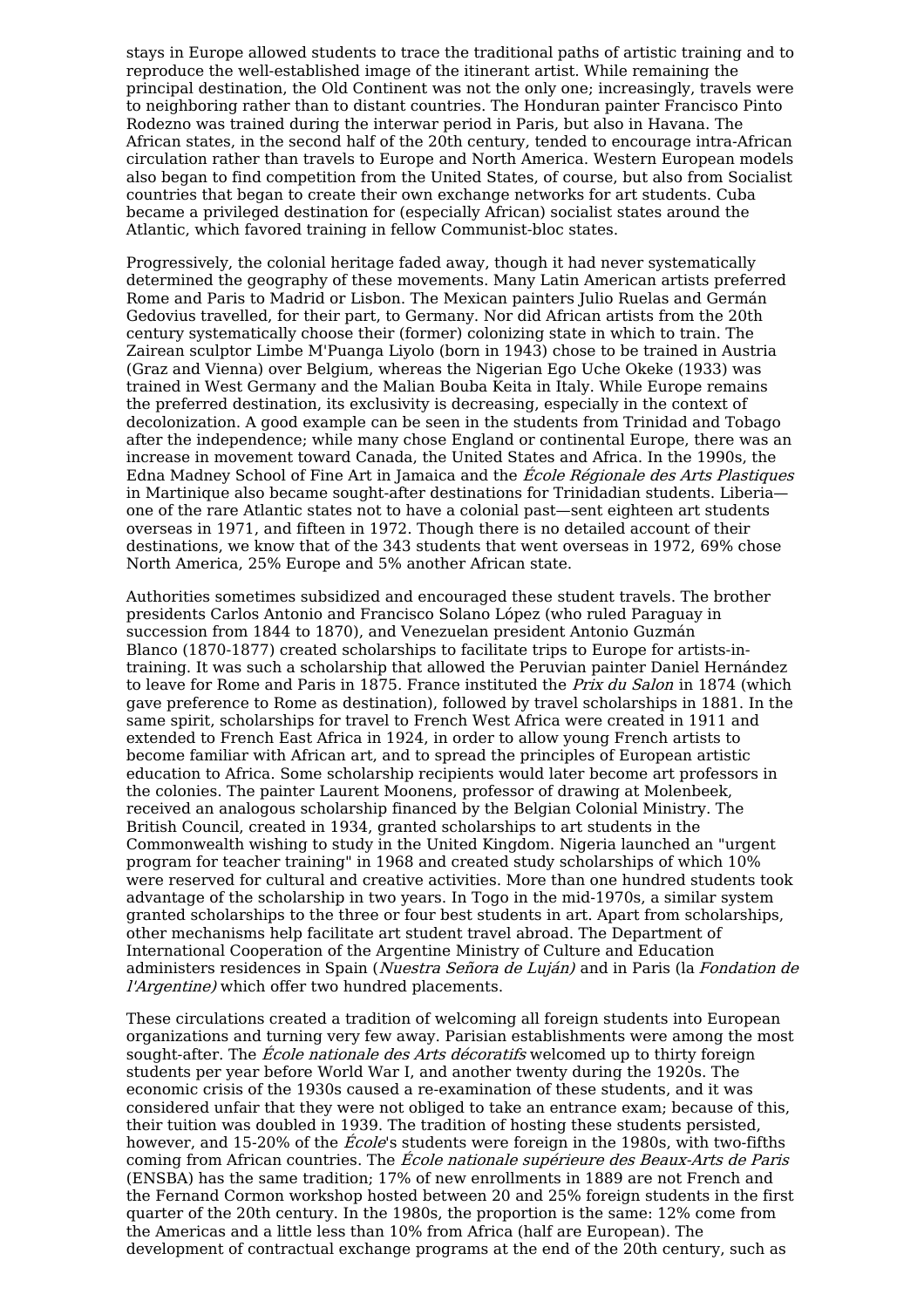the Erasmus program, gave a new framework to transatlantic exchange in artistic education. During the 1994-1995 academic year, eighty-seven students from ENSBA were able to study abroad—thirty-one in North America, three in Africa and none in Latin America. ENSBA also hosted sixty-four students from foreign schools, with one fourth coming from the United States and Canada, and four from Africa.

| Région                                   | Etudiants<br>étrangers<br>accueillis à<br>l'ENSBA |                          |                                         | Etudiants de l'ENSBA<br>ayant bénéficié d'un<br>séjour à l'étranger |                 |
|------------------------------------------|---------------------------------------------------|--------------------------|-----------------------------------------|---------------------------------------------------------------------|-----------------|
|                                          |                                                   | Erasmus                  | Echanges<br>avec autres<br>écoles d'art | Bourses<br>Colin-Lefrancq                                           | Total           |
| Afrique                                  |                                                   |                          |                                         |                                                                     |                 |
| Dont Côte<br>$d'I \nvoire$               | 4                                                 | $\overline{\phantom{0}}$ | $\mathbf 1$                             | $\overline{2}$                                                      | 3               |
|                                          | 3                                                 |                          | $\overline{\phantom{0}}$                | $\overline{z}$                                                      | $\mathfrak{p}$  |
| Dont<br>Ghana                            | $\mathcal{I}$                                     |                          | $\mathcal{I}$                           | $\overline{\phantom{0}}$                                            | $\mathcal{I}$   |
| Amérique                                 |                                                   |                          |                                         |                                                                     |                 |
| Dont<br>Canada<br>Dont<br>États-<br>Unis | 15                                                | $\overline{a}$           | 15                                      | 16                                                                  | 31              |
|                                          | 6                                                 |                          | $\overline{4}$                          | 6                                                                   | 10 <sup>°</sup> |
|                                          | 9                                                 | $\overline{\phantom{0}}$ | 11                                      | 10 <sup>1</sup>                                                     | 21              |
| Europe                                   | 37                                                | 17                       | 24                                      | $\qquad \qquad$                                                     | 41              |
| Autres<br>régions                        | 8                                                 | $\overline{a}$           | 5                                       | $\overline{7}$                                                      | 12              |
| Total                                    | 64                                                | 17                       | 45                                      | 25                                                                  | 87              |

École nationale supérieure des beaux-arts de Paris. Student Exchanges in Academic Year 1994-1995

Source : École nationale supérieure des beaux-arts. Rapport d'activité. Octobre 1994-octobre 1995, Paris, Énsb-A, 1995, pp. 23, 27-28.

# **The role of journals**

Journals play an uneven role in the diffusion of information on art teaching. In France, periodicals, guides to their respective fields like the Revue internationale de l'enseignement (RIE) and the Gazette des beaux-arts (GBA), show almost no interest. The tables of contents for the former for the period 1878 to 1920 and the latter for the period 1859-1959 show an absence of articles specifically dedicated to these subjects. RIE is interested in Atlantic regions only for the general study of their educational systems or the organization of colonial instruction. GBA only turns toward the Americas to analyze some works in their collections, and Africa is conspicuously absent. By contrast, perhaps due to greater and more recent importance placed on art education, North American journals pay attention to these subjects. Thanks to the index established by Mary Morris Schmidt of forty-three journals from 1844-1907, we can count 338 articles devoted to "Art Education", of which seventy-five devoted to foreign artistic education systems (essentially European).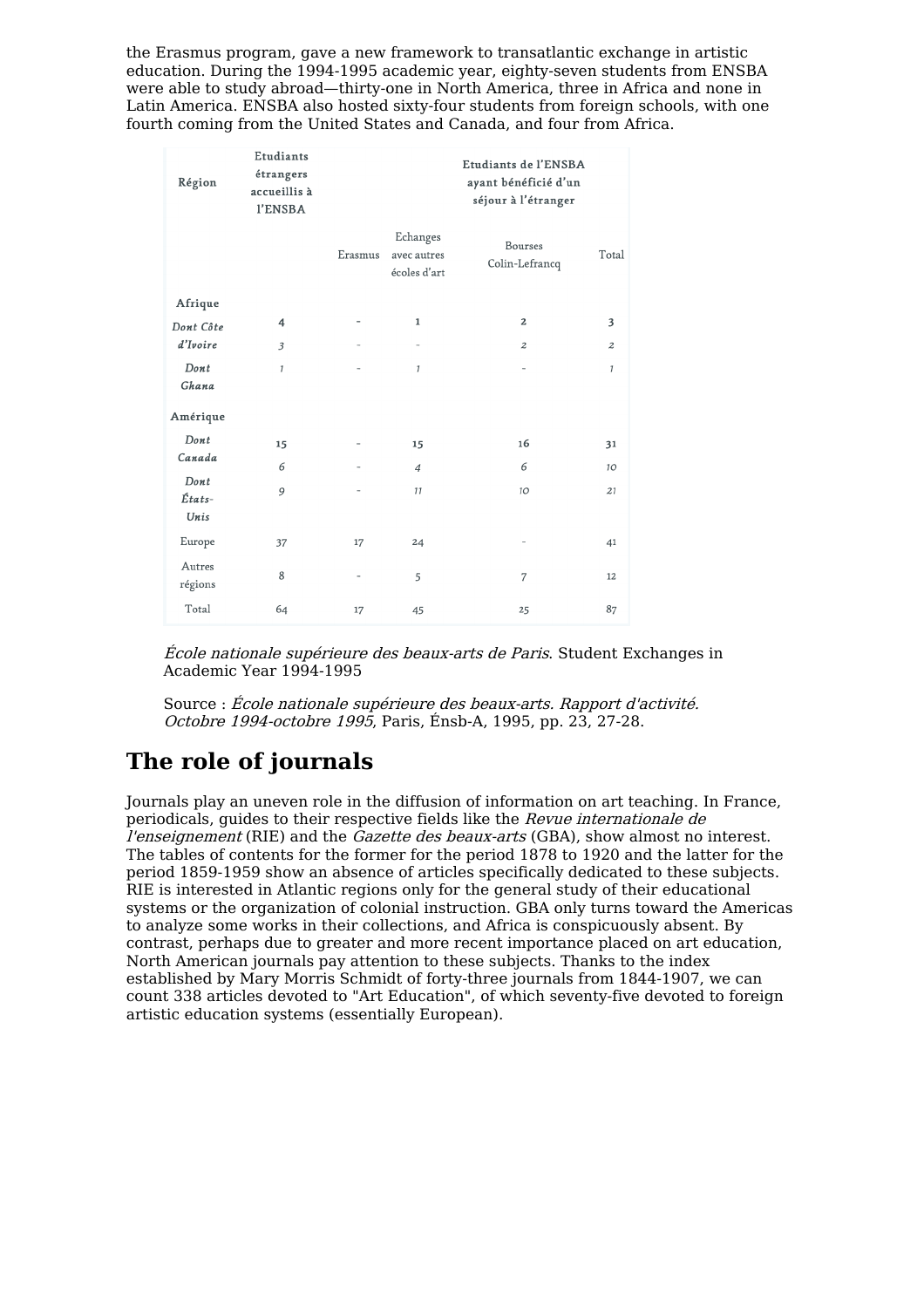| Revue                                        | Dates            | Villes d'édition            | Nombre<br>d'articles |
|----------------------------------------------|------------------|-----------------------------|----------------------|
| <b>Bulletin of the American Art</b><br>Union | 1848-<br>1853    | New York                    | $\mathbf{1}$         |
| The Crayon                                   | $1855 -$<br>1861 | New York                    | 3                    |
| Cosmopolitan Art Journal                     | 1856-<br>1861    | New York                    | $\mathbf{1}$         |
| The New Path                                 | 1863-<br>1865    | New York                    | $\mathbf{1}$         |
| The Art Journal                              | $1875 -$<br>1887 | New York                    | 21                   |
| The Magazine of Art                          | 1878-<br>1904    | Londres, New York,<br>Paris | 8                    |
| The Art Amateur                              | 1887-<br>1903    | New York                    | 23                   |
| <b>American Art Review</b>                   | 1879-<br>1881    | Boston                      | $\mathbf{1}$         |
| The Studio                                   | 1881-<br>1893    | New York                    | 5                    |
| Modern Art                                   | 1883-<br>1897    | Boston                      | 1                    |
| American Art Illustrated                     | 1886-<br>1887    | Boston                      | $\mathbf{1}$         |
| The Connoisseur                              | 1886-<br>1889    | Philadelphie                | 1                    |
| The Collector                                | 1889-<br>1899    | New York                    | $\overline{c}$       |
| <b>Brush and Pencil</b>                      | 1897-<br>1907    | Chicago                     | 6                    |

Articles devoted to foreign systems of art education in art journals published in the United States in the second half of the 19th century

While the articles are sparse in the 1850s and 1860s, they increase during the 1870s and are most concentrated in the last two decades of the century. Just two journals, The Art Journal (American edition of an English periodical) and The Art Amateur, contain forty-four articles. The journals are interested only in Europe, and, in Europe, it is especially the United Kingdom that is studied; the other Atlantic regions are entirely ignored. The omission of Africa might be explained by the fact that it did not yet have an institutionalized system of art education, but it is more surprising for Latin America, which was becoming an increasingly important focus of U.S. policy in the 19th century, and was also a region where art training was the subject of a large number of debates and projects during this period. It is noteworthy as well that this subject does not interest the journals that are directly concerned: The Art Student, a journal published by the students of the School of the Museum of Fine Arts in Boston from 1882 to 1884 contains no articles about foreign systems, and it is the same in the Quartier Latin, published in Paris from 1896 to 1899 by the American Art Students Association. In contrast, more general periodicals do take an interest in these subjects. The North American Review published an article in 1892 entitled "Art Students in Italy", offering advice to young Americans planning to go to Italy and be trained in the country of Michelangelo...

### **Bibliography**

### See on [Zotero](https://www.zotero.org/groups/1871378/transatlantic_cultures/tags/tracs-education-artistique/library)

- Berman, Esmé. Art and artists of South Africa : an illustrated biographical dictionary and historical survey of painters, sculptors and graphic artists since 1875. Cape Town, Rotterdam: A. A. Balkema, 1983.
- Cardoso, Rafael, and Colin Trodd, eds. Art and the academy in the nineteenth century. Manchester: Manchester university press, 2000.